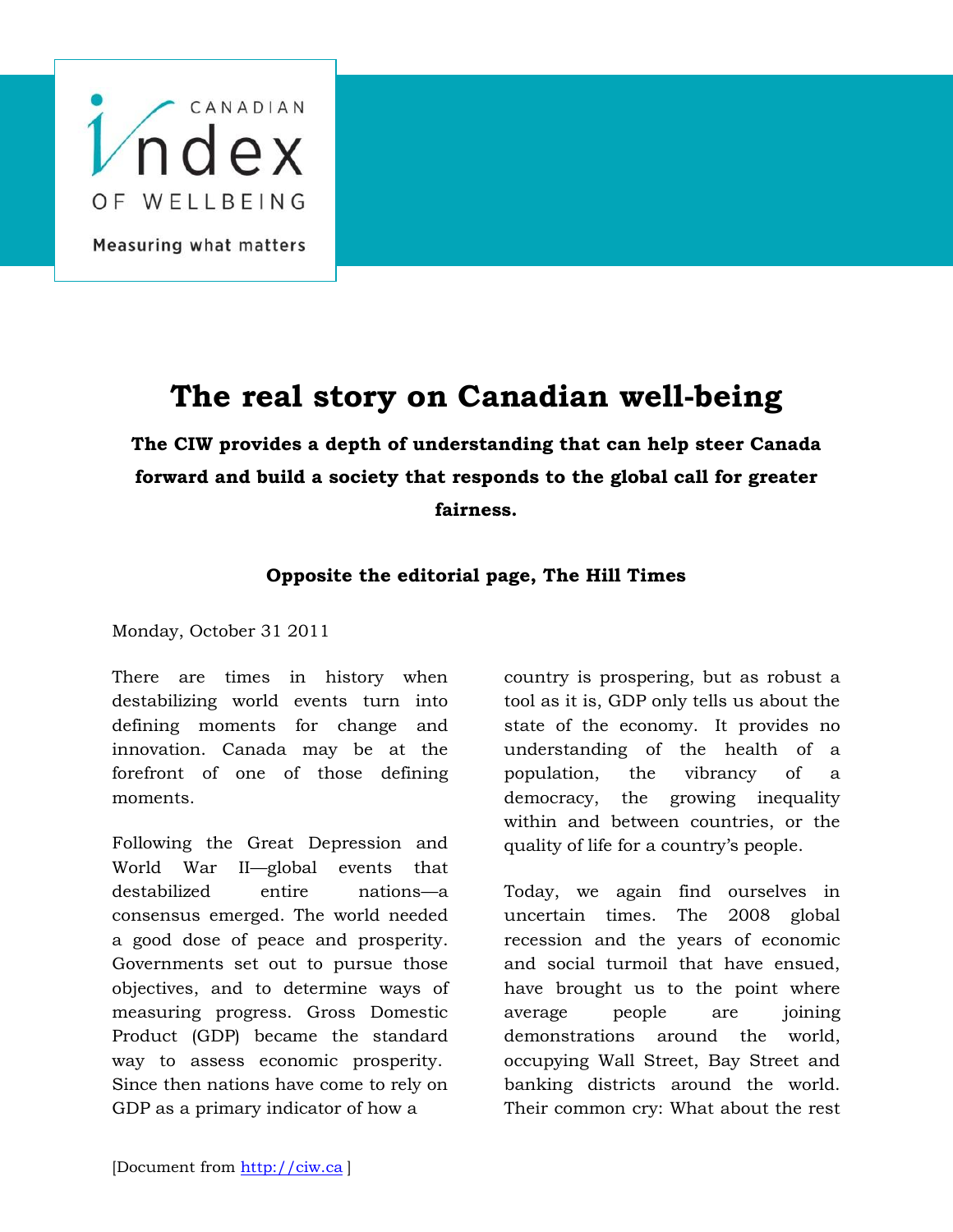of us? They bring into sharp relief GDP's limitations as a measure of wellbeing. A new consensus is emerging we want a fairer world. Again we find ourselves in need of a new way to measure how our country is faring and now we have the way to do it.

A decade ago, some of Canada's leading thinkers answered the call to create a composite index that could do what GDP was never designed to do. The result is the launch of the Canadian Index of Well-being (CIW). Recognized as a global leader by the Organisation for Economic Co-operation and Development (OECD), the CIW puts Canada at the forefront of an international movement to measure the progress of societies by the quality of our lives as well as by the health of our economies. The governments of France and the U.K. are actively involved in designing initiatives to measure their quality of life, as are many other countries.

Drawing from a deep well of data the CIW uses 64 separate headline indicators within eight interconnected domains central to the lives of Canadians: Community Vitality, Democratic Engagement, Education, Environment, Healthy Populations, Leisure and Culture, Living Standards, and Time Use. As a result of this pioneering work we can now use these indicators to monitor each domain over time, starting with the base year of 1994.

Since 1994, we now know Canada's well-being has seen an overall improvement of 11 per cent, which pales in comparison to the 31 per cent growth in our country's GDP over the same time frame. The CIW shows us what GDP cannot, it shows us what the average citizen has understood intuitively: our country is not reaping all of the benefits of our economic growth. Our quality of life has actually gone down in areas such as the environment, leisure and culture, and time use, with only modest gains in health. And even in areas where growth has been strong, our research shows that it was the top 20 per cent of Canadians that received the lion's share of rising income and wealth during the boom years, while the gap down to the bottom 20 per cent grew even larger. That's the Canadian reality.

Unlike GDP, designed only to measure the output of countries goods and services, the CIW allows us to dig deeper, providing a more complete picture of which aspects of our wellbeing improved and which got worse. By providing an accurate snapshot of how our country is faring over time, the CIW gives our governments the tools needed to better understand the impact of their policy and program decisions, and gives us as citizens, what we need to hold our governments accountable to ensure our quality of life grows along with GDP.

We find ourselves in uncertain times. Governments around the world face push back from citizens who say they're